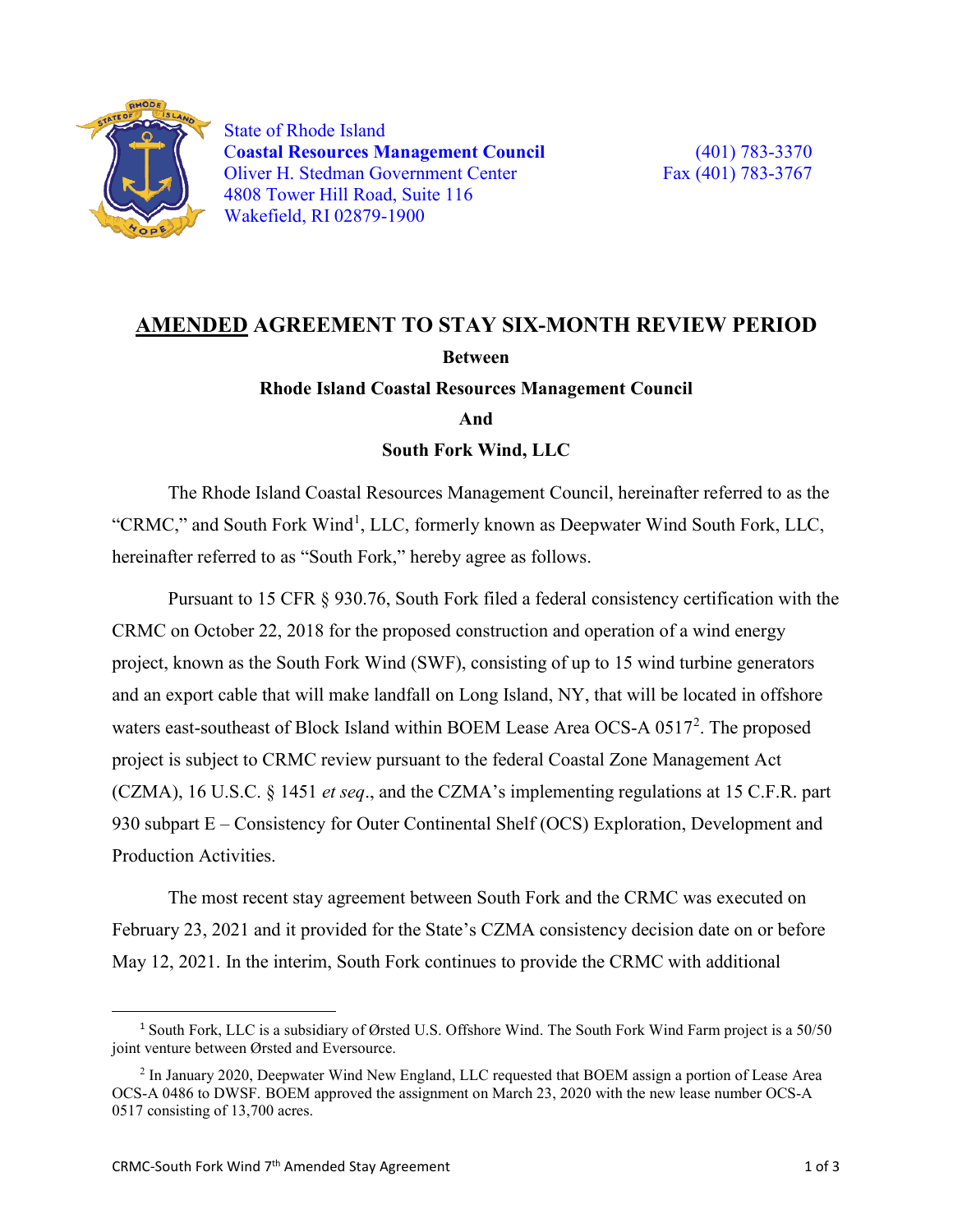submissions for consideration by the CRMC pursuant to its enforceable policies. And, there is ongoing negotiation of a mitigation agreement pursuant to 650-RICR-20-05-11.10.1(H). Thus, additional review time is warranted to consider new information and complete mitigation negotiations as required under the CRMC's enforceable policies.

In accordance with 15 CFR § 930.60(b), and in consideration of the parties' mutual interest that the State have additional time to fully assess the proposed project's consistency with the State's enforceable policies, the CRMC and South Fork mutually agree to the following dates and to stay the CRMC CZMA six-month review period as specified herein.

|           | • Date the CRMC 6-month review period commenced:            | October 22, 2018 |
|-----------|-------------------------------------------------------------|------------------|
| $\bullet$ | Date the 6-month review period was to end:                  | May 12, 2021     |
| $\bullet$ | Date during the 6-month review period that the stay begins: | April 23, 2021   |
| $\bullet$ | Date that the stay ends:                                    | May 13, 2021     |
|           | (20 days remaining in the 6-month review period)            |                  |
| $\bullet$ | Date the 6-month review period ends and                     |                  |
|           | the CRMC consistency decision is due:                       | June 1, 2021     |

The CRMC will issue its consistency decision on or before **June 1, 2021** unless South Fork and CRMC mutually agree in writing to another later date. Furthermore, should the CRMC conclude its CZMA review earlier than anticipated by this agreement, then the CRMC will issue its consistency decision at the earliest possible time prior to June 1, 2021.